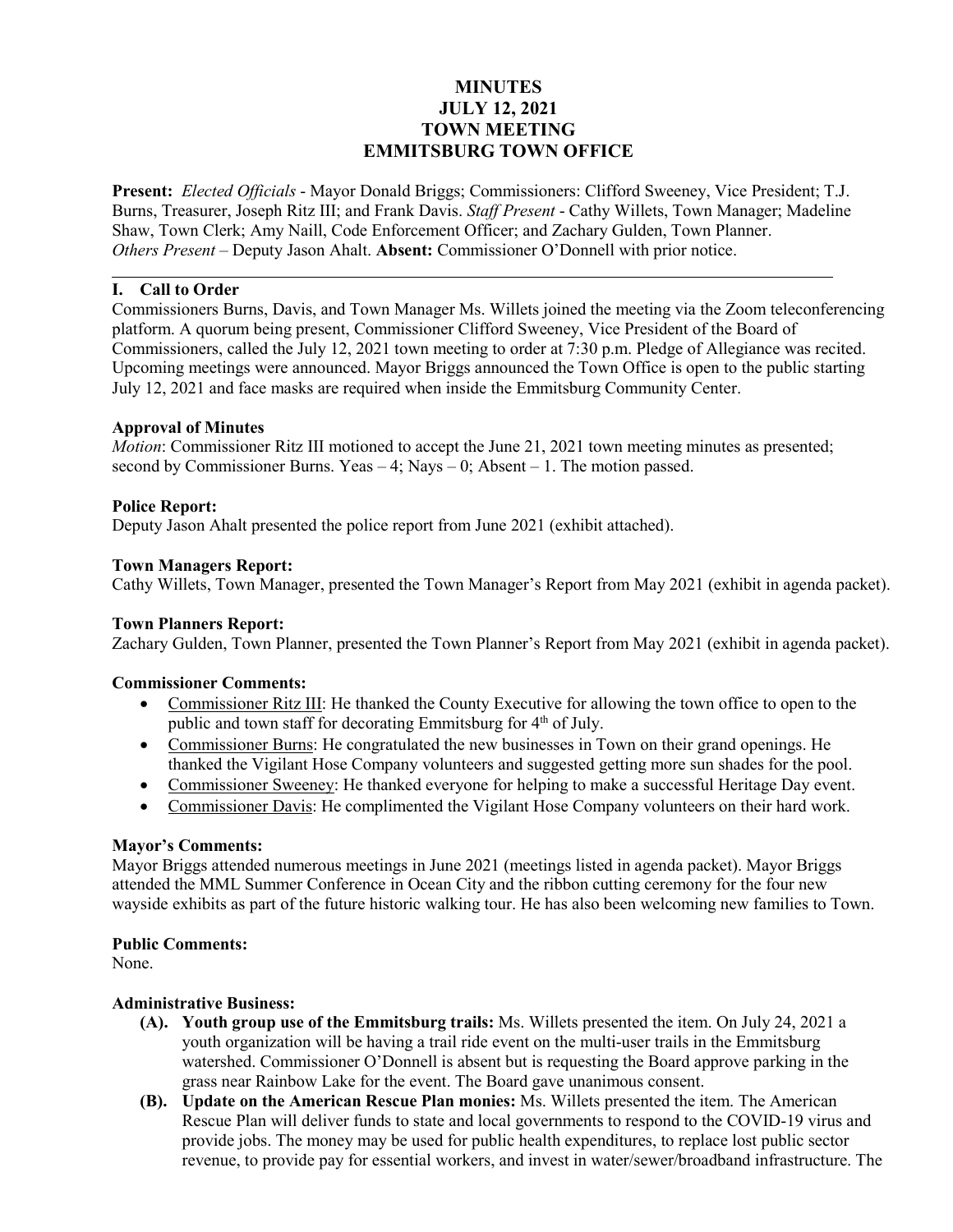federal government has further guidelines regarding allowed uses. Since the Town has a population under 50,000 people funding will be passed to the Town from the state. The town is estimating receiving approximately \$2.3 million; however, this has not been finalized. The Town will receive part of the pay in July 2021 and the remaining one year later. Town staff has already submitted a funding request in June 2021 and is actively working with a representative. All costs must be incurred by December 31, 2024 and all funds exhausted by 2026.

### **Consent Agenda:**

None.

## **Treasurer's Report:**

Commissioner Burns presented the Treasurer's Report for June 2021 (exhibit in agenda packet). The operating balance forward is \$5,563,066. The top 10 check amounts are listed in the agenda packet.

## **Planning Commission Report:**

Commission Ritz III presented the report. The last Planning Commission meeting was held June 28, 2021 where Resolution 2021-01R amending Chapter 3 of the 2015 Comprehensive Plan was approved and forwarded to the Board of Commissioners for final approval. In addition, the Planning Commission members voted and changed the time of the commission meetings from 7:30 p.m. to 7:00 p.m. going forward.

## **II. Agenda Items**

Agenda #6 - Zoning text amendment application, proposed Ordinance 2021-12, which would amend Town Code Section 17.08.190. The Board shall either: (1) Deny the application; or (2) Forward to the Planning Commission for recommendation & set public hearing for August 2, 2021: Mr. Gulden presented the agenda item. The text amendment was requested by Brian Reaver and Susan Reaver. The text amendment would allow for the conversion of a non-residential structure to a residential usage structure. Jeff Holtzinger, the Reaver's attorney, informed the Board of his client's request. The zoning code does not allow for a zoning variance; this text amendment would allow for a zoning variance to occur to allow a former restaurant to be divided into two apartments. *Motion*: Commissioner Ritz III motioned to forward Ordinance 2021-12 which would amend Town Code Section 17.08.190 to the Planning Commission and set a public hearing for August 2, 2021; second by Commissioner Davis. Yeas  $-4$ ; Nays  $-0$ ; Absent  $-1$ . The motion passed.

Agenda #1 - Approval of ordinance 2021-11, purchases, contracts and bid procedures, for consideration: Ms. Willets presented the item. Ordinance 2021-11 is being pursued as the current bid procedures in the town code are vague and the requirement to advertise projects in the newspaper have resulted in thousands of dollars spent a year in advertising. A summary of the proposed changes was given to include raising the thresholds for formal bidding to \$50,000, removing the requirement to advertise in the newspaper, and adding a requirement to use eMaryland Marketplace for projects over \$50,000. In addition, language was added to provide clearer guidelines on what a request for proposal packet must include, timeline for submitting bids and when the bids must be submitted to the Board for approval. The Board discussed the timeline of bid opening and bid approval. The ordinance was modified to allow a longer time frame for bid submission (at least 14 days) and shorter timeline for bid opening (within 30 days). *Motion*: Commissioner Burns motioned to accept ordinance 2021-11 as modified; second by Commissioner Ritz III. Yeas – 3; Nays – 1 (Ritz III); Absent – 1. The motion passed.

Agenda #2 - Award ADA sidewalk curb ramp project contract for consideration: Mr. Gulden presented the item. The bid was initially advertised on April 21, 2021 with a due date of May 19, 2021; however, only one bid was received and the Community Development Block Grant that will be funding the project requires more than one bid. A second bid was re-advertised on June 1, 2021 with a due date of June 30, 2021. Two total bids were received and town staff recommends approving MIM Construction, Inc. for \$623,028.50. The project is anticipated to start August 1st. *Motion*: Commissioner Burns motioned to accept the bid from MIM Construction, Inc. for \$623,028.50; second by Commissioner Ritz III. Yeas – 4; Nays – 0; Absent – 1. The motion passed.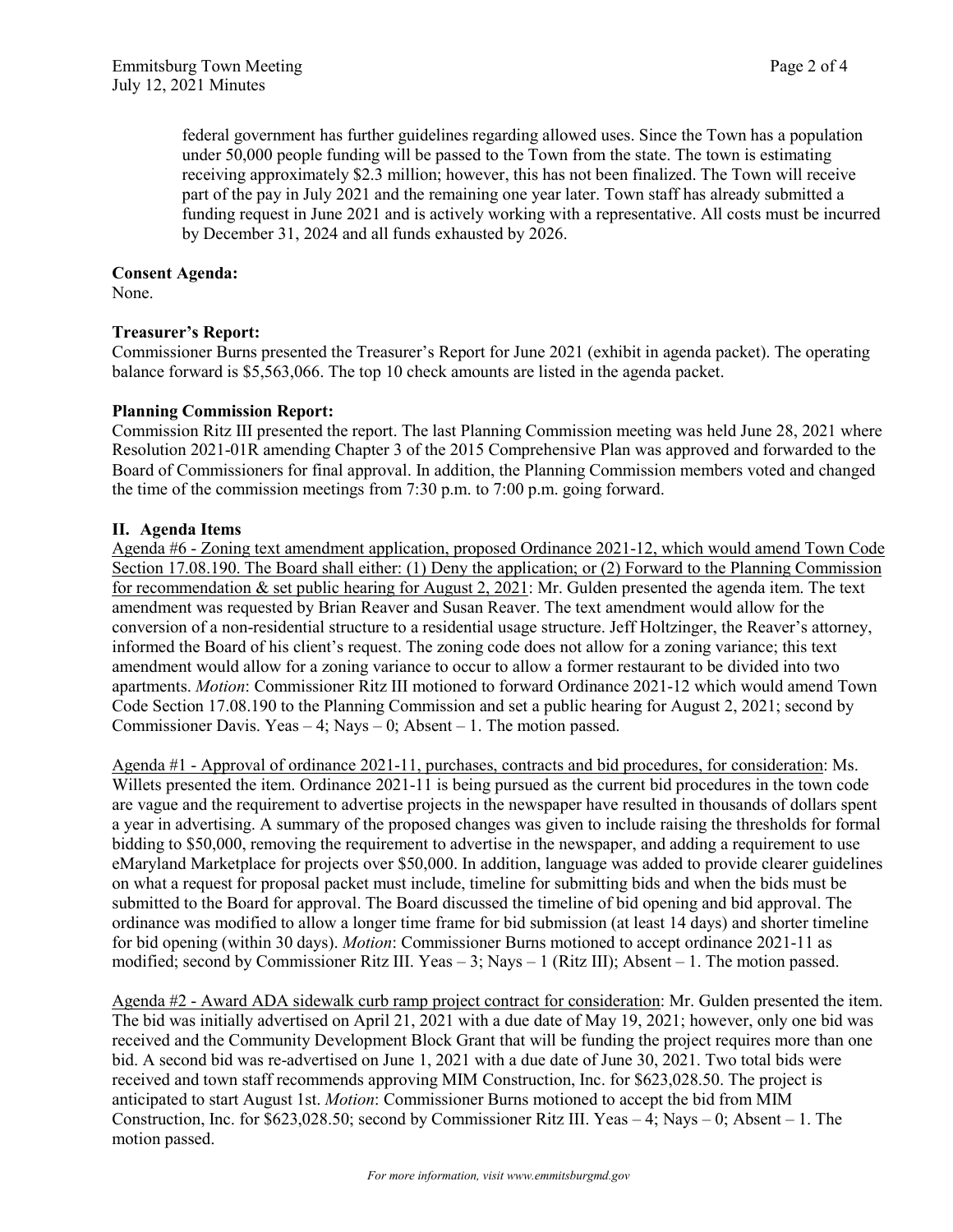Agenda #3 - Approval of Rutter's and Emmitsburg East Industrial Park II deeds of easements and authorize the Mayor to sign the agreements on behalf of the Town for consideration: Mr. Gulden presented the agenda item. The deed of easement will allow town staff to enter onto the Rutter's property to maintain the water and sewer lines. *Motion*: Commissioner Davis motioned to accept the Rutter's easement as presented; second by Commissioner Burns. Yeas – 4; Nays – 0; Absent – 1. The motion passed. The deed of easement for Emmitsburg East Industrial Park II will allow for Rutter's sewer lines to be run through the property to the Town's wastewater treatment plant on Creamery Road. *Motion*: Commissioner Ritz III motioned to accept the Emmitsburg East Industrial Park II deed of easement; second by Commissioner Burns. Yeas – 4; Nays – 0; Absent  $-1$ . The motion passed.

Agenda #4 - Award forestry stand 10 logging bid for consideration: Mr. Gulden presented the agenda item. The bid was advertised on June 1, 2021 with a due date of July 1, 2021. The Town received two bids. Town staff recommends approving Tipton's Inc. for stand 10 logging with 90% of the funds being dedicated to the water fund and 10% to multi-user trail maintenance to repair any damage that may be caused to the trails during logging. There is also a \$5,000 bond requirement for the project. *Motion*: Commissioner Burns motioned to accept the Tipton's, Inc. bid for \$75,110; second by Commissioner Davis. Yeas – 3; Nays – 1 (Ritz III); Absent – 1. The motion passed. A five-minute recess was taken at 9:40 p.m.

Agenda #5 - Hold public hearing and approval of Resolution 2021-01R, amendment to Chapter 3 of the 2015 Comprehensive Plan, for consideration: The town meeting reconvened at 9:45 p.m. *Motion*: Commissioner Ritz III motioned to open the public hearing; second by Commissioner Davis. Yeas  $-4$ ; Nays  $-0$ ; Absent  $-1$ . The motion passed. The public hearing was declared open at 9:45 p.m. Mr. Gulden presented the agenda item. The public hearing was advertised in the Frederick News Post on July 1, 2021 and posted on the Town website and Facebook pages since March 2021. Town staff is requesting the Board approve Resolution 2021-01R and Exhibit A "Growth Areas and Zoning," which is hereinto attached to the Resolution. The proposed amendments would add the following properties to the Town growth areas and change the zoning classification: property A (17443 Irishtown Rd.), property B (17439 Irishtown Rd.), property C (parcel 05-172233, no address currently assigned), property D (17381 N. Seton Ave.), property E (17319 N. Seton Ave.), property F (17307 N. Seton Ave.) and property G (17308 N. Seton Ave.). The Planning Commission met to review the resolution on March 29, 2021 and forwarded the resolution to Frederick County and the State planning agencies for review. Exhibit B includes the comments received from the State planning agencies received on May 27, 2021. The Planning Commission held a public hearing on June 28, 2021 where it was recommended to pass the resolution. The Planning Commission voted unanimously to keep the Frailey Farm collector road in the Plan, which is a recommendation to add a bypass road from West Main Street, through Community Park to South Seton Avenue. The Board members stated support of the annexation but the need for more information regarding the collector road before the project is pursued. Public comment was invited. *Amy Boehman, South Gate Development* – Ms. Boehman lives in the South Gate Development and stated concern for the bypass road location due to potential noise, proximity to the Town's park and the need for traffic studies first. Public comment closed at 10:10 p.m. *Motion*: Commissioner Ritz III motioned to closed the public hearing at 10:13 p.m.; second by Commissioner Burns. Yeas – 4; Nays – 0; Absent – 1. The motion passed. *Motion*: Commissioner Ritz III motioned to approve Resolution 2021-01R amendment to Chapter 3 of the 2015 Comprehensive Plan; second by Commissioner Davis. Yeas  $-4$ ; Nays  $-0$ ; Absent  $-1$ . The motion passed.

Agenda #7 - Renaming of ballfield #7 in Memorial Park for consideration: Commissioner Davis presented the item. Research revealed ballfield seven was named Richard McCullough Memorial Park in the 1960s. As a result, another way to honor Coach Phelan will be brought to the Board at a later date.

Agenda #8 - TENTATIVE – Approval of an access easement on the WWTP property for the Frederick County Creek Re-Leaf program and authorize Mayor to sign on behalf of the Town for consideration: Agenda item postponed.